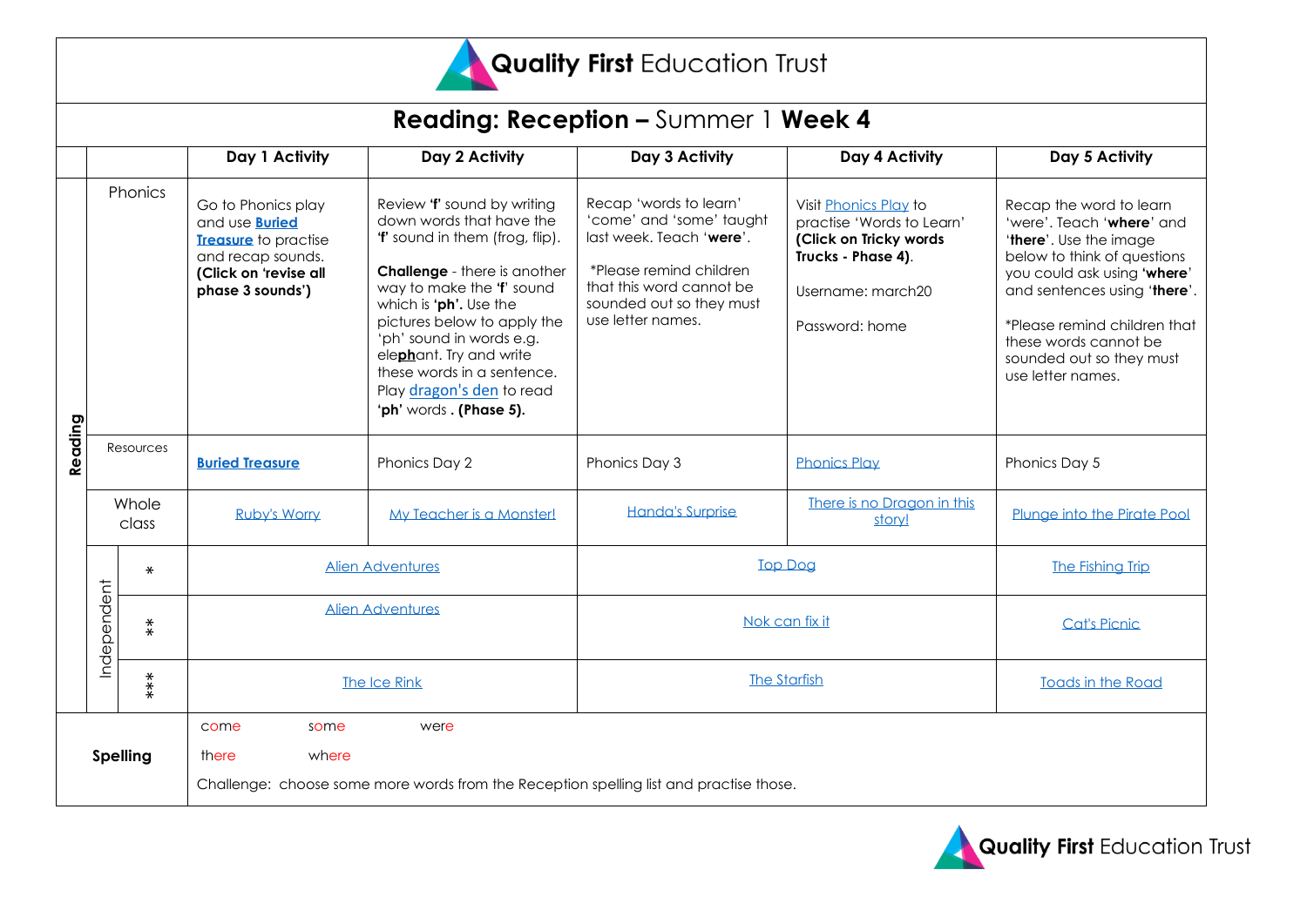



e.g. ele**ph**ant. The elephant has a long trunk and huge ears.

**Day 3**

Were  $\epsilon$  Can you try and write this word in a sentence?